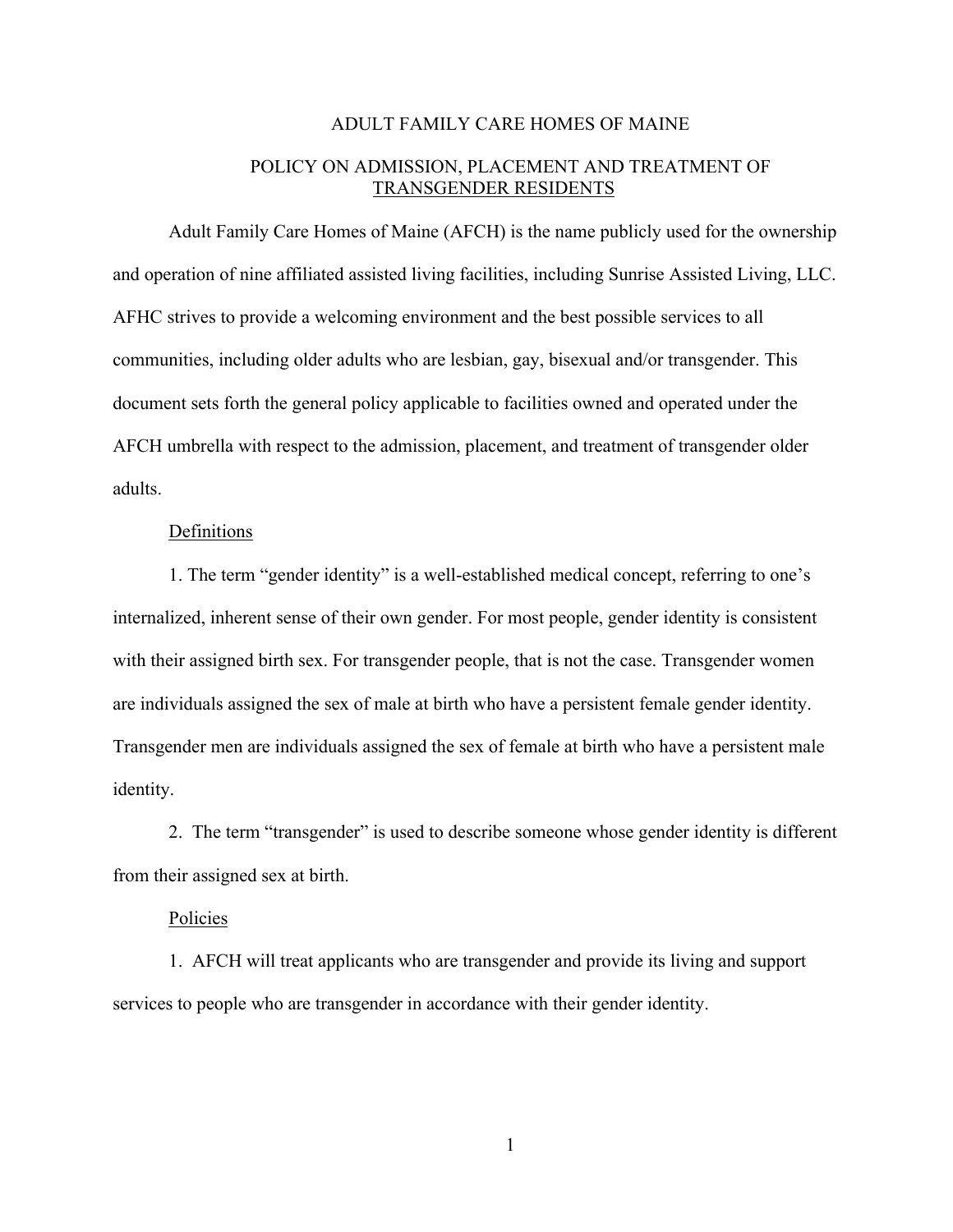2. Federal and state law prohibit discrimination against individuals based on gender identity and sex and require that AFCH provide access to its homes and facilities for people who are transgender on equal term with others.

3. Discriminating against or turning away an applicant because they are transgender violates the law. Gender identity, gender expression or transgender status will not be used to deny admission, programs, or services to any individual.

4. Placement of an applicant/resident in a shared room setting that is separated by sex shall be made based upon the applicant/resident's gender identity, not their assigned sex at birth. The law does not require people who are transgender to have any particular anatomical or physiological makeup in order to identity as a particular sex or gender. Transgender women will be respected fully as women and treated the same as other women in the facility, without any inquiry into particular surgeries or medical treatment.

5. All services shall be provided in accordance with a client's gender identity.

6. Staff should always know and use the pronoun that their clients use for themselves, even the client is not within earshot.

7. The objection or discomfort of any resident is not a basis to deny access or alter equal treatment of a transgender resident as required by this policy, including placement of a transgender person in a shared same-sex room. If any resident expresses a concern, fear, or objection to the presence of a resident who is transgender, staff must immediately intervene to explain AFCH's nondiscrimination policy. Residents must be provided education sufficient to understand that any home operated by AFCH is a community where everyone is to be welcomed and respected, including transgender people.

2